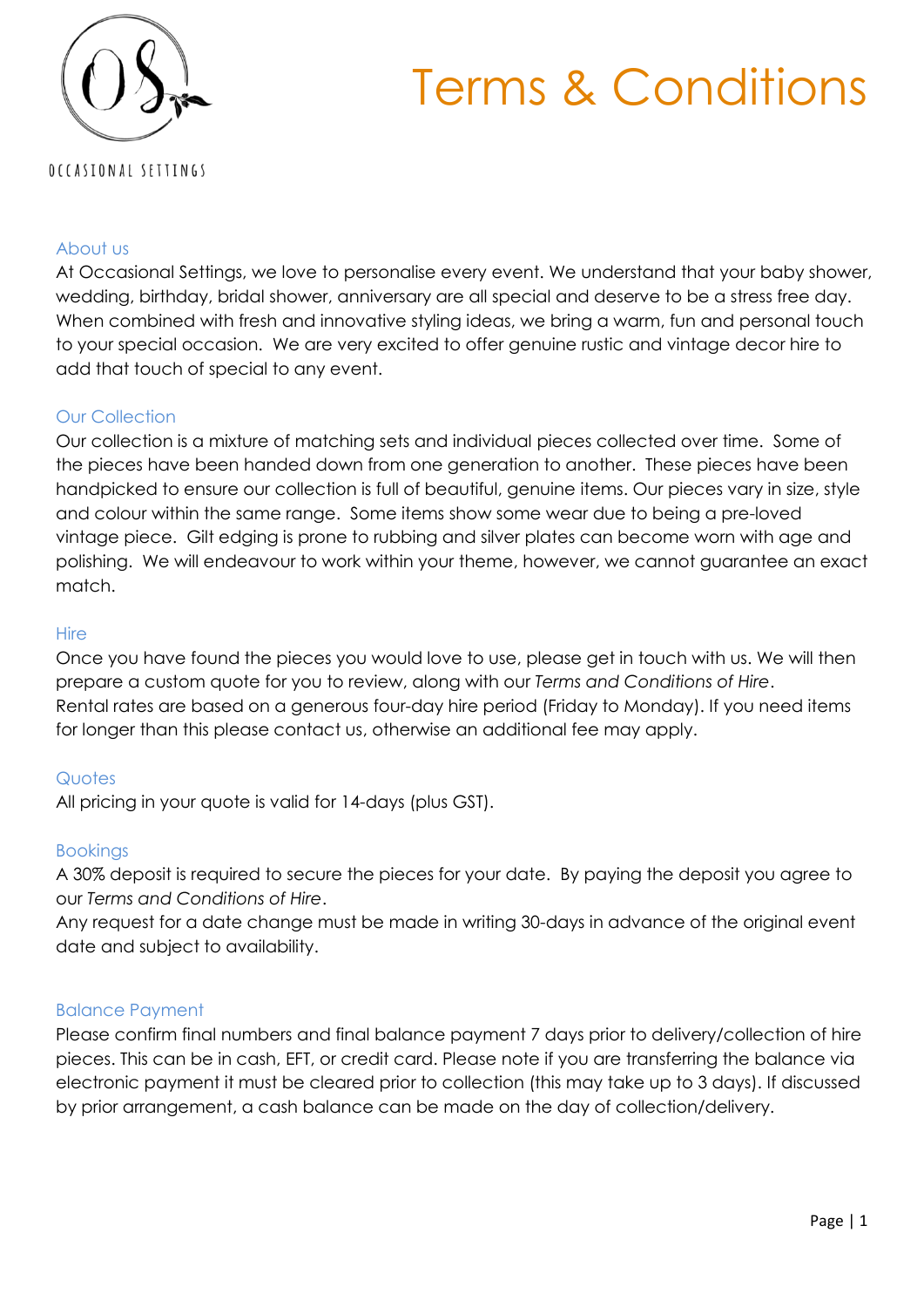# Terms & Conditions



### OCCASIONAL SETTINGS

#### Payment Methods

- Online Transfer (Account Details are provided on the quote).
- Credit Card Credit card payments online, please request an electronic invoice. Credit card payments will incur a 3.5% transaction fee.
- Paypal
- Cash

#### **Cancellations**

30 days - written notice: Full deposit refunded. 15 – 30-days written notice: 50% of deposit refunded. 14 – 7-days written notice: 25% of deposit refunded. Less than 7 days written notice: No refund available.

#### Minimum Hire

For client pick up and return bookings, a minimum hire of \$150 is required. For bookings requiring Occasional Settings to deliver and pick up, the minimum hire fee is \$300 (not including transport fees).

#### **Delivery**

Occasional Settings is based in Ballarat and services Ballarat and surrounding areas and Geelong. Delivery of hired items is available and will incur a freight charge, which will be calculated at time of booking, based on your location and will be noted in your quote. Alternatively, our collection is available for you to pick up and return to our premise at no extra cost.

Occasional Settings also offers set up, pack down and pick up on hired items. This will take into consideration factors such as event location and is calculated for individual occasions and added to your quote if requested.

#### Damages

Breakages are not common, yet from time to time, accidents do occur. The damage waiver charge is 30% of the total value of the hire (excluding GST) and will be automatically included on your invoice. This is refundable when the items have been returned in their original condition. Once the hire items have been delivered/collected, the hirer cannot change their mind regarding acceptance/non-acceptance of the damage waiver. The damage waiver only covers those items listed on the invoice.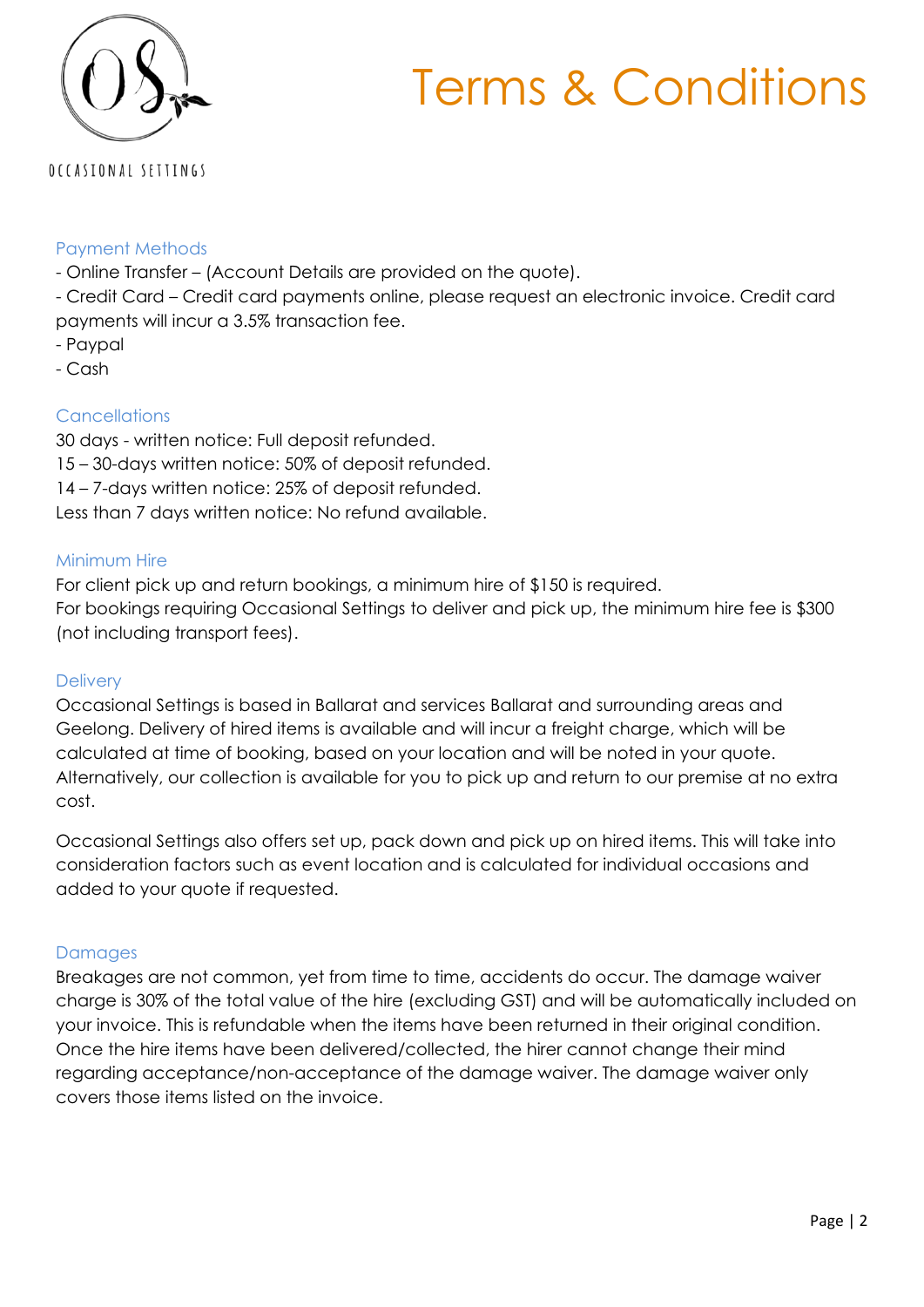## Terms & Conditions



OCCASIONAL SETTINGS

The *Damage Waiver* does NOT cover:

– Damage of breakage caused by the use of the hire item other than the use for which it is designed and intended

- Theft of the hire item
- Damage or breakage of the hire item caused by fire, storm or accident
- Damage to the hire item caused by neglect or vandalism
- Cleaning charges
- Lost or missing items
- Failure to return the hire item

– The hire equipment whilst in transit, if being carried by the hirer, or an employee, contractor or agent of the hirer

– The hire equipment after the expiration of the hire period, unless an extension is requested by the hirer and an additional fee paid

– Damage caused by disregard for instructions given to the hirer by Occasional Settings in respect of the proper use of the equipment.

- Unfortunately any breakage to a tea trio (cup, saucer or cake plate) means the trio can no longer be used as a set, and hence the whole trio must be replaced.

#### **Candles**

Please use only soy wax or beeswax drip less candles to minimise cleaning time post-event. If other candles are used, \$200 will be charged for cleaning expenses. Or you can hire our wax 12 hour LED flameless candles, which appear like flame candles.

#### Returning Items

Our pieces must be returned in the same condition and packaging as they were provided. *Please take care of the goods as if they were your own.*

In view of the age and fragile nature of the china and silver, it must be understood that some items are more easily prone to damage than commercial use catering crockery. Please take extra care when handling and stacking and it is imperative all china and silver vintage items are hand washed and dried with care. Our china is NOT dishwasher proof and irreversible damage will be caused if items are placed in a dishwasher.

You are welcome to hand wash tableware and china in warm soapy water before they are returned or we are happy for you to return them dirty – simply remove any excess food and liquid with paper towels and repack in the packaging provided. With hired table linen, please replace in the packaging provided **unwashed** (all pieces are genuinely vintage and delicate). Damage caused by cigarettes, candle burns, or heavy staining will be charged at full replacement cost which is \$130.00 per cloth. We will organise a professional dry clean to preserve their quality.